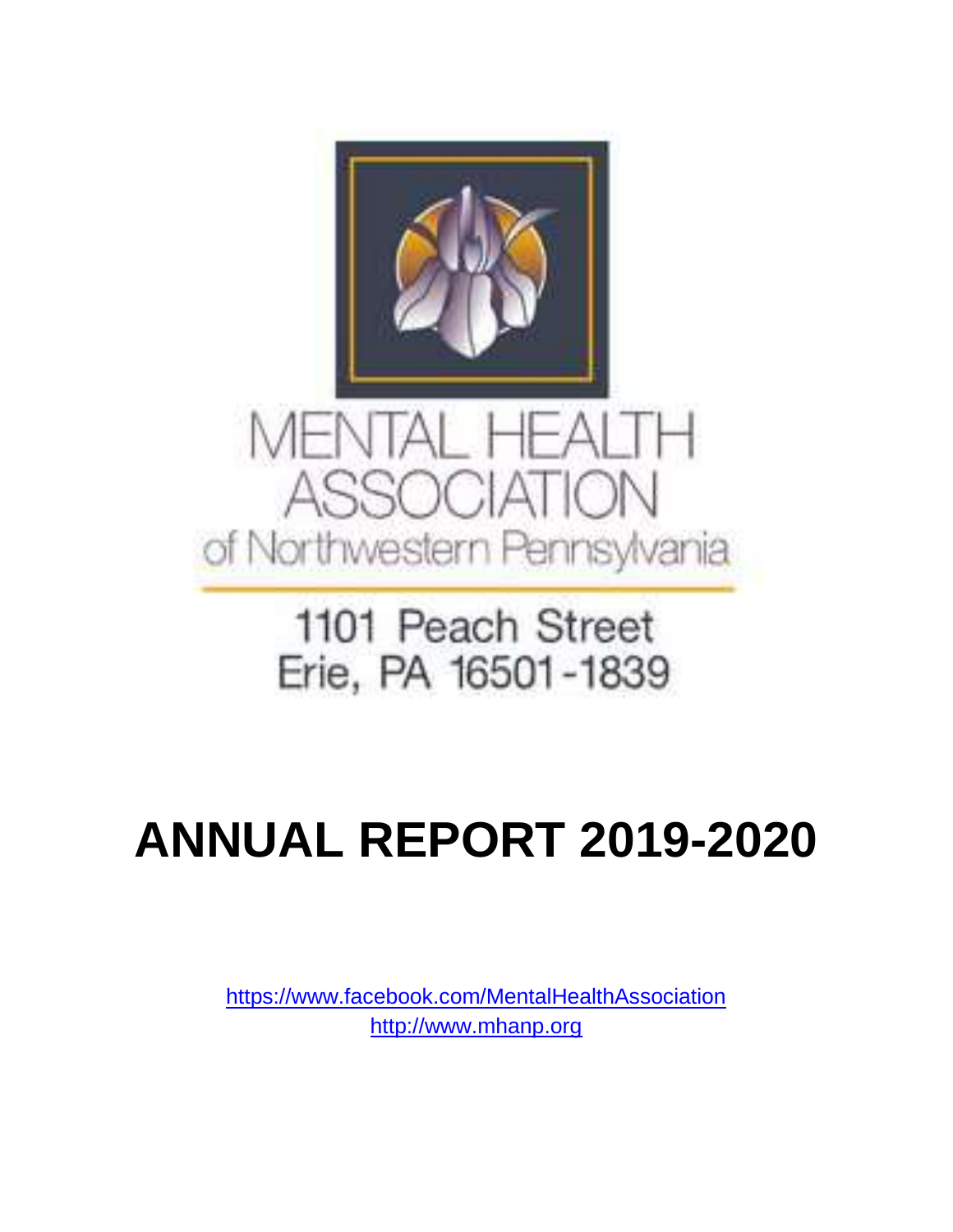#### **Reflections from the CEO and Board President**

To our amazing and resilient Erie Community:

Through all the unique challenges we have faced during this past year at the Mental Health Association, we find great comfort knowing that we can and will endure. The members, peers and staff at MHA are grateful for the perseverance and support of the Erie Community. For without the help of our community, our services to the most in need could not exist.



There were many difficult decisions to be made at the beginning of the COVID pandemic in 2020. MHA suspended all services on March 20, 2020 in hopes of ordering personal protection equipment and disinfecting supplies quickly to open back up safely to our members and peers.

The Peer Support Team continued to make phone contact with their peers throughout the pandemic. The Consumer Center reopened on May 11, 2020 for persons who were experiencing homelessness. The Consumer and Family Satisfaction Team resumed services in June while the Peer Navigator program opened and closed a few times due to the orders by the Erie County Executive. Our external advocate at Warren State Hospital continued to provide services throughout the pandemic.

As many other non-profits experienced, there was a decrease in donations and volunteers at MHA. We are thankful for the donations received and volunteers who were able to help out at MHA. The MHA Board of Directors continued to be a dedicated group whose constant support helped us to stay focused on our mission to help those who are the most in need and vulnerable in our community.

We are grateful for the many conversations about mental health that seemed to happen more often during the pandemic. It is our hope that we continue to embrace this, "We are more alike than different."

Stay safe and well.

Potras Stoke Chiefine Chao Dinner

Pat and Chris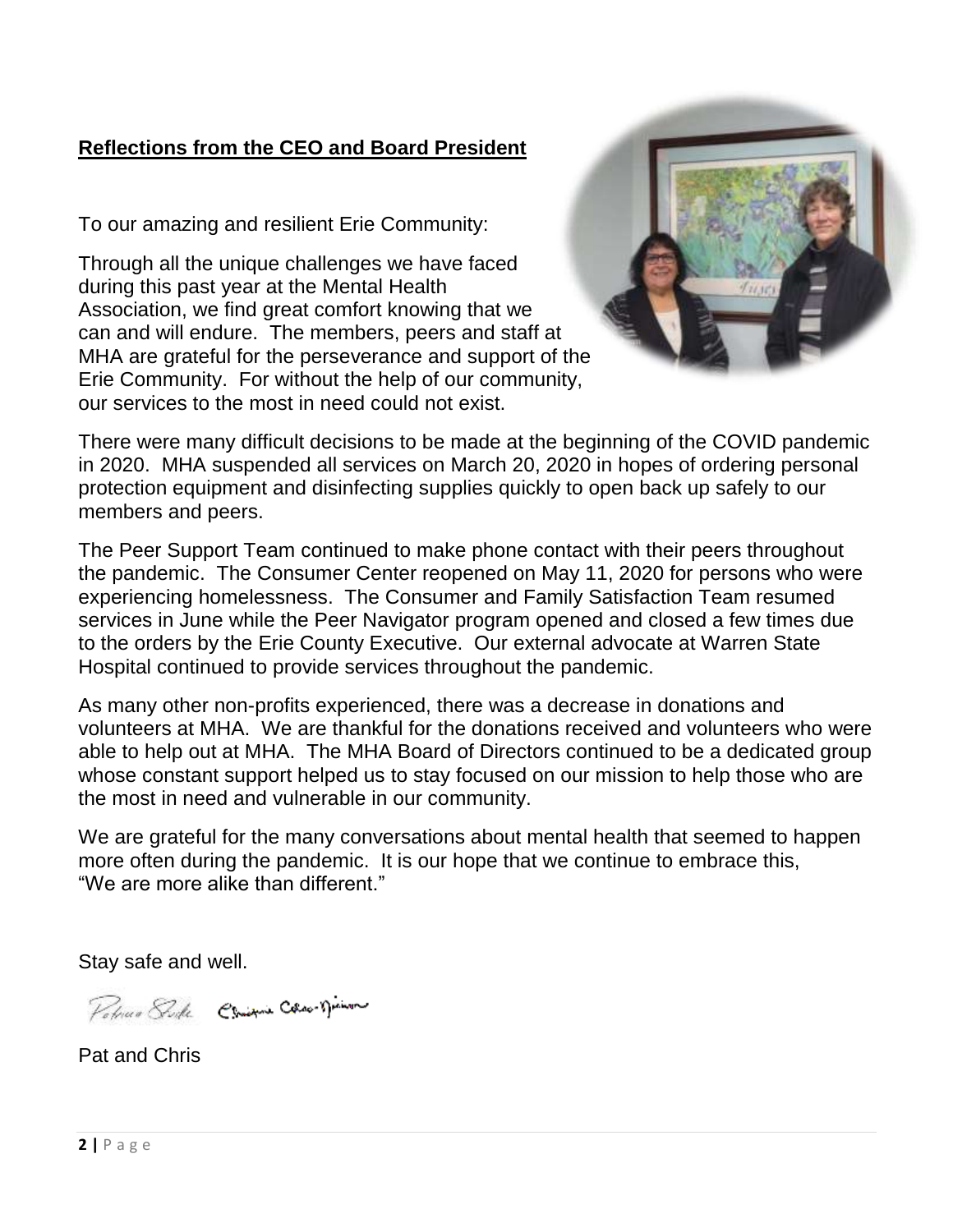#### **Our Vision**

All people with mental health needs lead meaningful and satisfying lives through choice, responsibility, and dignity with respect.

### **Our Mission**

The MHA provides a consumer-driven environment which supports and promotes recovery for all people with mental health needs including veterans, residents of Warren State Hospital and persons who are criminal justice involved.

#### **Our Values**

The MHA values empowering people with mental health needs in their recovery.

## **Our Board of Directors**

Christine Colao-Nickson – *President* Kirk Kinnear –*Vice President* Matthew Dyke-*Treasurer* Missi Berquist - *Secretary* Patricia Stucke - *CEO*  Michael Wardell Rita Scrimenti Jessica Molczan Colleen Hammon Elena Brenneman Tim Calhoun Dave Jeannerat Antonio Howard

## **ADMINISTRATION**

It's amazing what a few dedicated people can accomplish. Administration at MHA is kept trim to ensure our funds directly serve our consumers and programs. This dedicated group does a lot.

- Office Management
- Community Relations
- Program Development
- Staff Development
- Policy Development
- Policy Implementation
- Fundraising
- HIPAA Compliance
- Property Management
- IT Management
- Payroll
- Purchasing
- Finance Management
- Contracting & Billing
- Program Oversight & Support



Pat Stucke CEO



Monica Stanford Operations Manager



Tina Richardi Finance Manager Mary Sackett



LuAnn Gossett HR Manager Administrative Officer



Clerical Support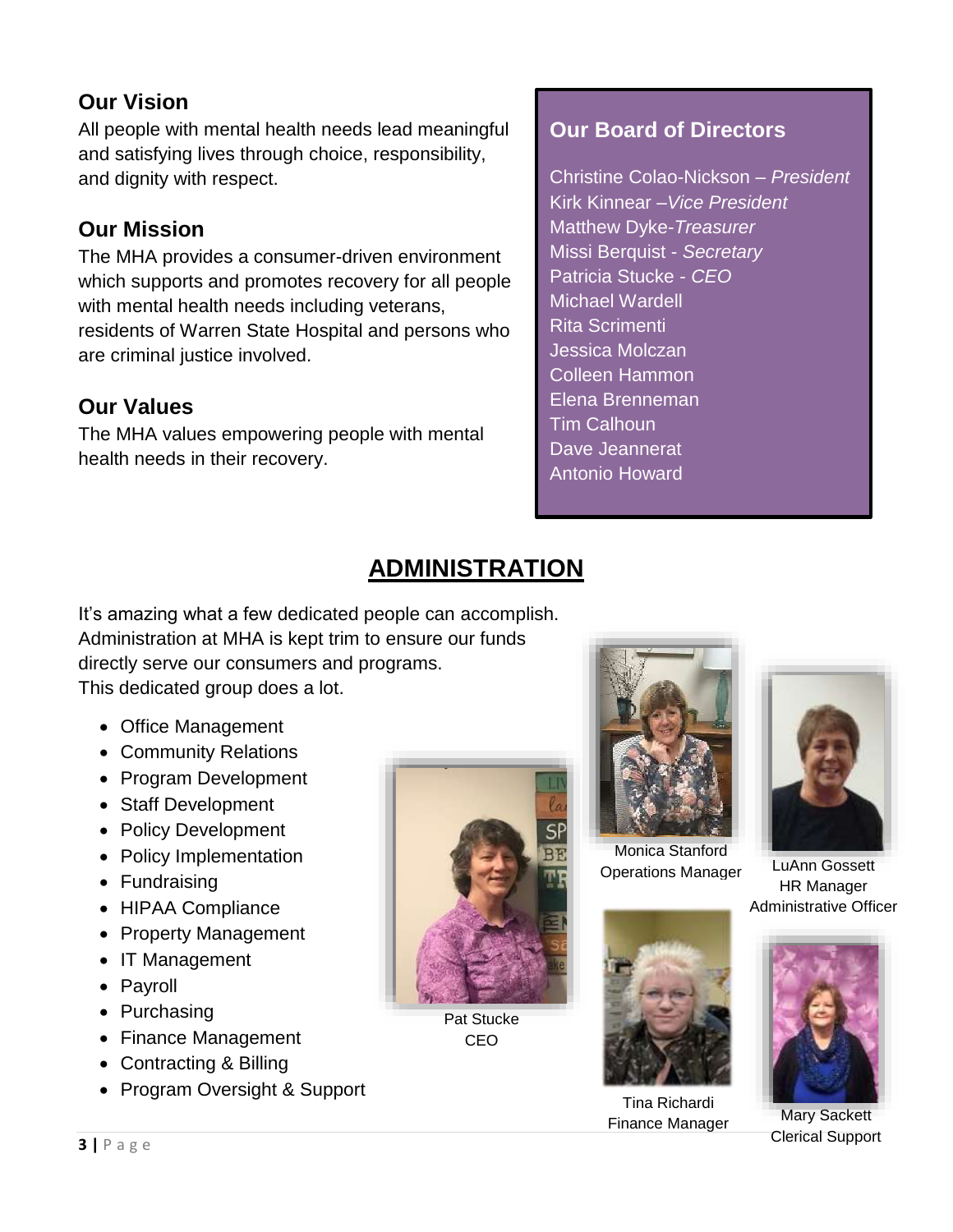## **CONSUMER/FAMILY SATISFACTION TEAM**

#### **"Listening to People First"**

#### **WHY**

The mission of the Consumer/ Family Satisfaction Team is to listen to people to find out their ideas about what is, or is not, helping them move through the public Mental Health and Drug and Alcohol systems.

With a deep respect for each person's rights and dignity, we report each consumer's satisfaction and dissatisfaction.



Left to right: Melanie Way, Crystal Fehlman, Ina Chandler (Assistant Team Leader), Michelle Mennini (Team Leader), Nancy Petti, Jimmy Scott Not Pictured: Michelle Moore

Through our interviews CFST

hopes to improve delivery of Mental Health and Drug and Alcohol related services in Erie County.

#### **WHAT WE DO**

- · We listen to people who are now using the Mental Health system.
- · We report how services are helping consumers.
- · We report services that people want from the system.
- · We report survey results to service providers who can change things for the better.
- · We also report to the Erie County Office of Mental Health/Mental Intellectual Disabilities about "How" consumer problems are being solved.
- · We process satisfaction data from consumers of Mental Health services.
- · We are a vehicle in having the consumer's voice heard.

#### FOR WHOM

- · mental Health consumers thru the age spectrum served by the public mental health system
- · children and families served by the public Mental Health system
- · adults involved in D&A services and programs

#### **SURVEYS**

· collected and processed over 3,400 Mental Health and over 280 Drug & Alcohol surveys.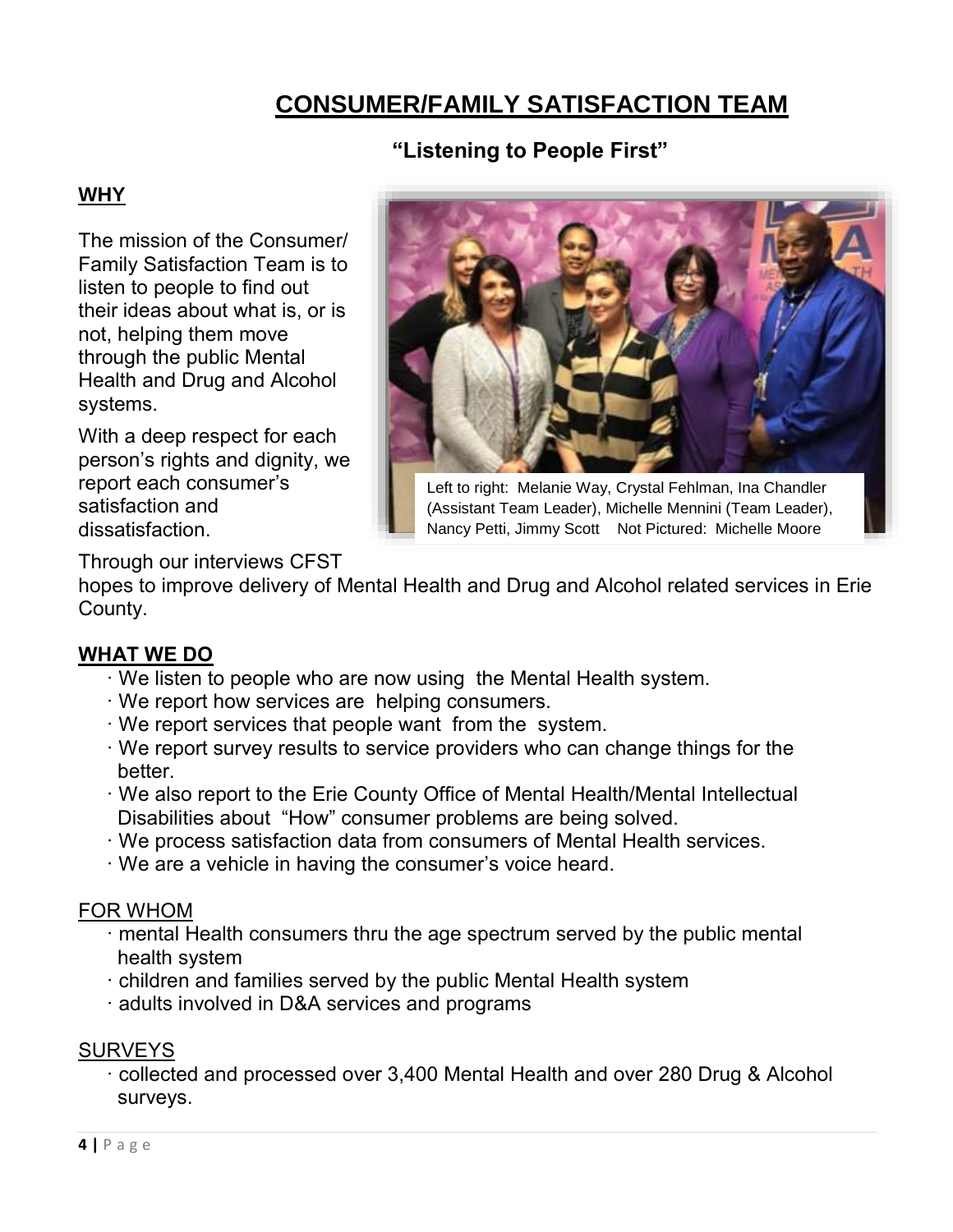## **CONSUMER RECOVERY CENTER**



#### **The Consumer Recovery Center**

Mary Ann Maciulewicz

Spenser Butts

The Consumer Recovery Center of the MHA of Northwestern PA is a drop-in center for adults aged 18 and older. Activities provided to members came at low to no cost. Members were provided a safe and relaxing environment to connect and socialize with others. Activities/services provided included but were not limited to: free daily lunch, free access to WIFI network, a computer lab, a volunteer run café, arts & crafts, various community provider presentations, and laundry and shower facilities.

- MHA Dialogue was held once a month in a more formalized manner. Agendas were developed and guest speakers were invited to present on relevant topics. Meeting minutes were posted following the meeting for all members to review.
- New Groups/Activities were added to the Events Calendar
	- $\circ$  Getting to know your community
	- o Monday Morning Quarterback
	- o Paper Crafting with Barb
	- $\circ$  Knitting with Chastity
	- o Grocery Shopping
	- o Weekly Library Outing
	- o Walk it Off
	- o Gardening
- Center staff and members began attending the Western Region CSP Meeting in Hermitage PA instead of traveling to WSH.
- Navigated the COVID-19 pandemic.
	- $\circ$  Closed the CRC from 3/20/19 to 5/10/20.
	- o Established safety protocols to protect all staff, members and visitors to the center with assistance from medical professionals from UPMC and reopened on 5/11/20.
	- o Covid-19 safety training was provided to staff and members.
	- o A bulletin board was created to provide updated information regarding the COVID-19 virus and safety procedures.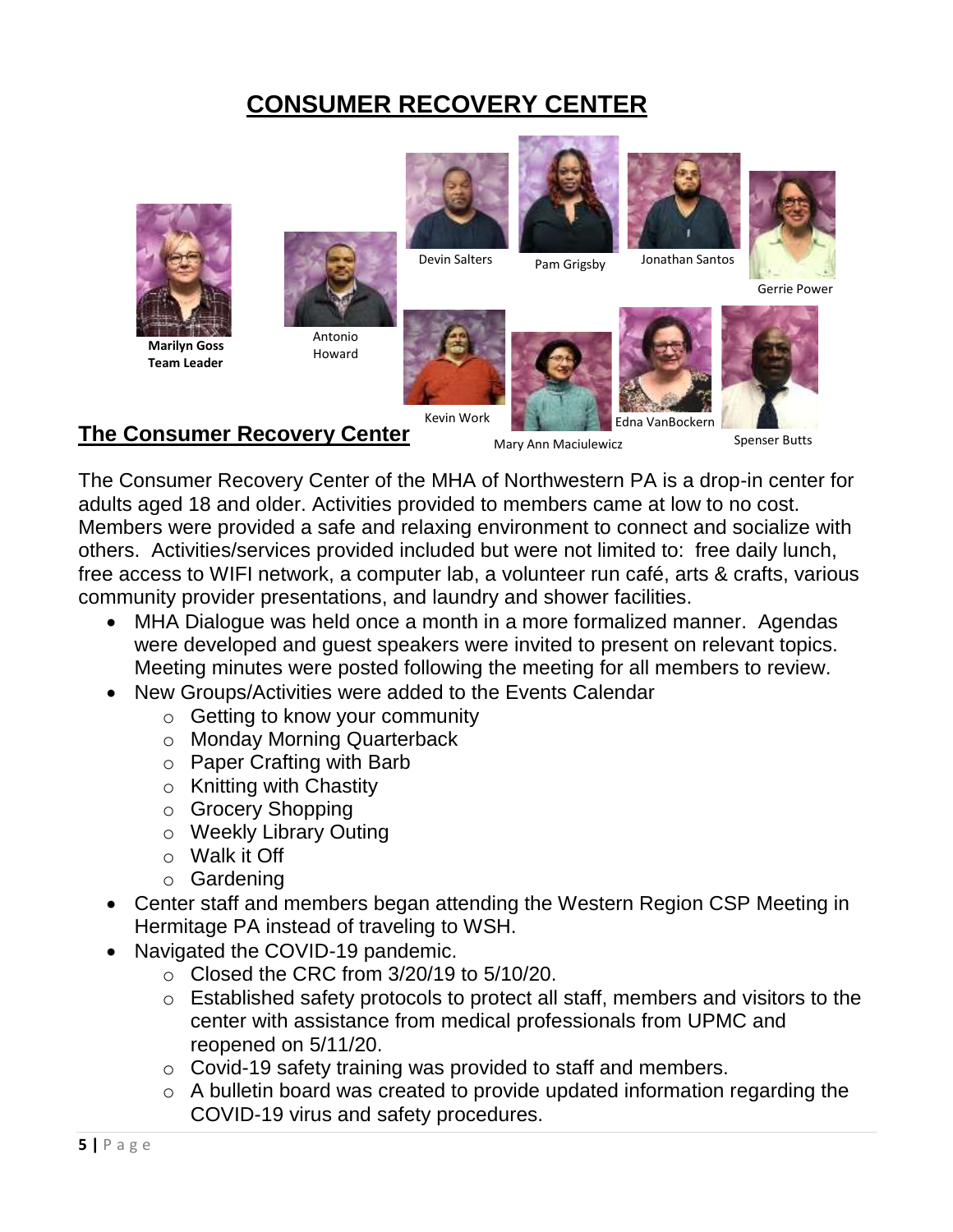

## **The Warming Center at MHA**

The Warming Center opens from 11:00 PM to 7:30 AM when the sustained wind chill is forecasted for 20 degrees or below. Men, women, and families who are homeless, or otherwise unable to have shelter through the night, can come in from the cold to get warm, have something to eat, talk to someone, watch a movie and above all, be safe.

- The Erie community supported 42 Warming Center nights at MHA.
- Total of 954 guest s (225 unduplicated) used the Warming Center at MHA this winter.

## **Second Chance Computers**

The Second Chance Computers Program is designed to help consumers develop basic computer competency. Used laptops in working order are donated by individuals and businesses.

Classes are held at the MHA. Life skills such as how to search the Internet, check bus schedules, apply for Social Security, and create job resumes are also taught. After the participants successfully pass the course, they keep the computer on which they trained.



Due to a lack of computers, combined with the COVID pandemic, no Second Chance Computer classes were held this year.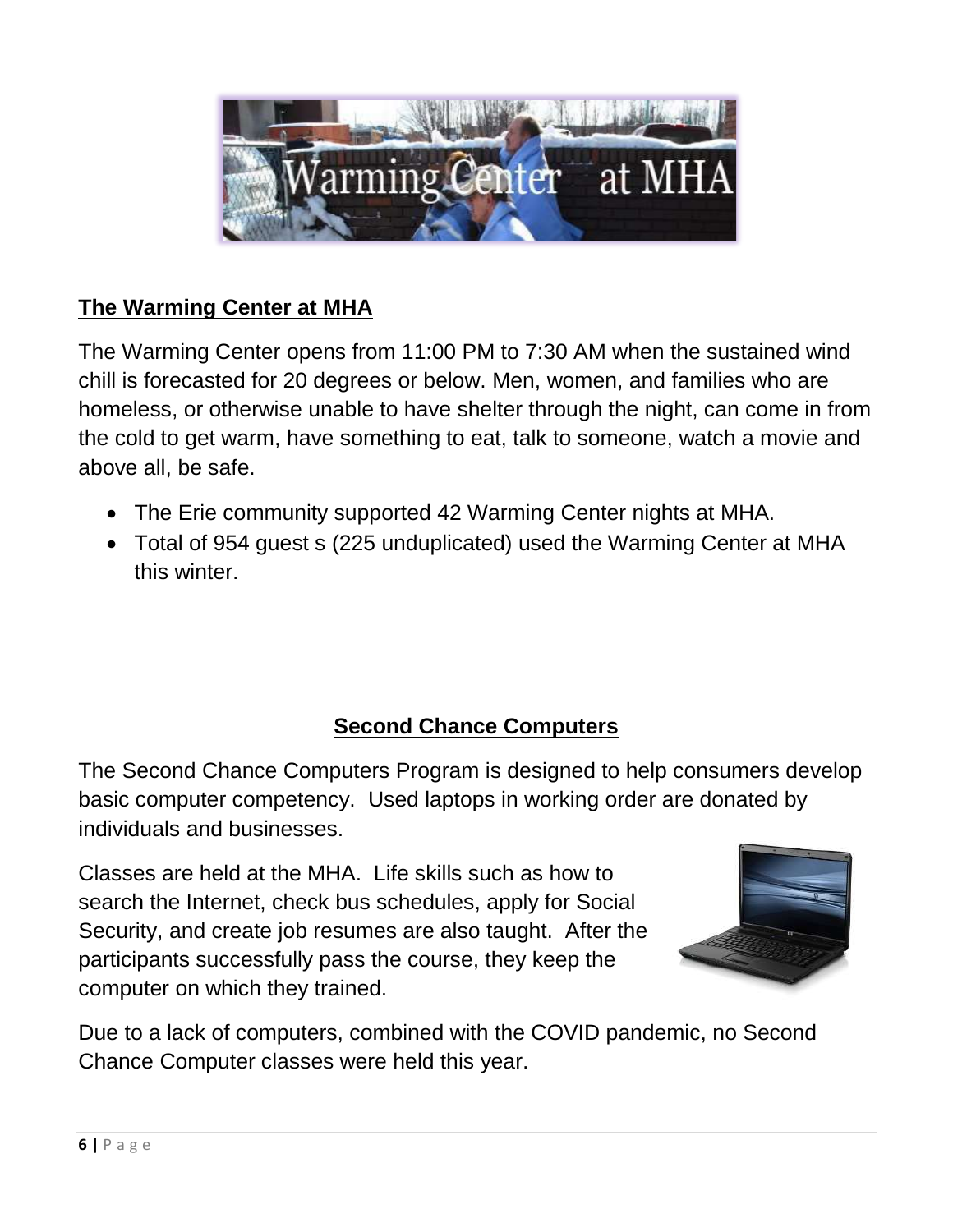## **Peer Support Program**



**Dave Wooledge Team Leader**



Left to right: Aubrey Hohman, Gail McGuire, Shirley Ruth French, Katie Schaaf (Assistant Team Leader), Grace Lukawski Not in photo: Rick Albertson

Peer Support (PS) serves adults 18 and over with a serious mental illness that interferes with or limits one or more major life activities. Many adults in the Peer Support program have co-occurring diagnoses such as drug and alcohol addiction and/or intellectual disability. PS services assist peers regain, enhance and learn new skills and abilities. CPS' are available to meet with peers one on one as needed up to 20 hours per week. The PS program at the MHA complement mental health services by focusing on the recovery process. Because Certified Peer Specialists (CPS') have lived experience they are well positioned to assist peers by doing the following:

- Provide hope for healing
- Prove there is potential to improve quality of life
- Foster interdependence
- Give a sense of belonging to a group
- Connect peers to those who have had similar personal experiences
- Share personal stories of overcoming adversity
- Understand how it feels to live with the stigma of mental illness
- Complement clinical care
- Eliminate aloneness
- Use a holistic approach to wellness
- Build natural supports
- Have authentic relationships
- Identify and build on strengths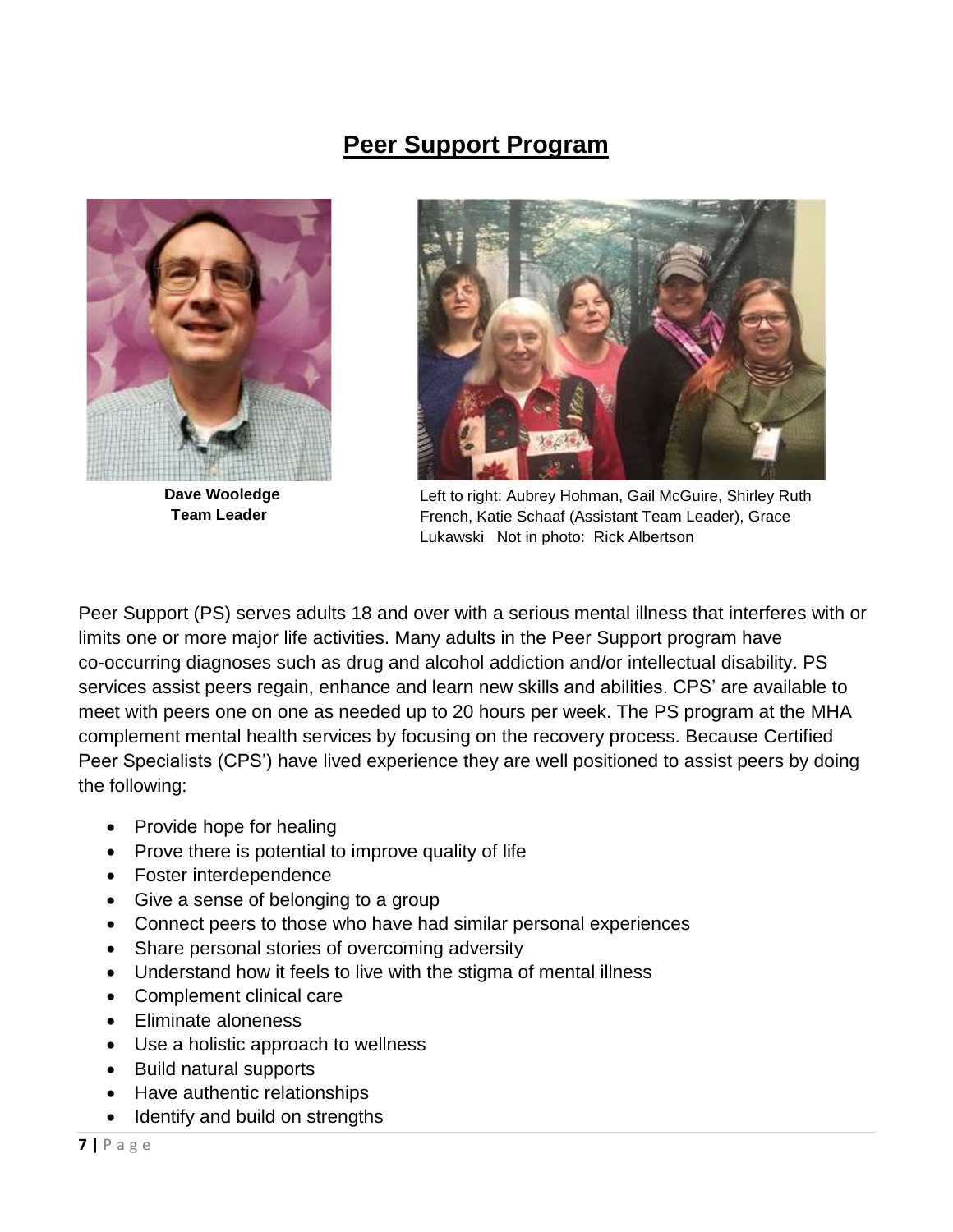## **Make It a Home Always (MIHA)**



Dave Wooledge

#### **MIHA I & II**

Under the direction of Dave Wooledge, the Make It a Home Always Programs I and II provided apartments for persons who are homeless, diagnosed with mental illness or drug and alcohol issues, or criminal justice histories. Using a "Housing First" approach, residents are housed and provided case management services to help link them with resources for housing self-sufficiency.

Residents were supported while applying for different subsidies. All consumers in the program were offered a Certified Peer Specialist. Staff provided support to all consumers to assist with the mental health/substance use challenges. The staff taught soft employment skills as needed. Staff supported peers without income in the SSA process. Staff assisted consumers with startup of utilities/assistance and taught consumers basic living skills. Consumers were provided furniture, clothes, food, and hygiene items.



Clifton McNair & Margaret Simms Housing Case Managers

Referrals were made to other human service agencies, including employment resources.

## **Warren State Hospital External Advocate**



Tina Groves, Advocate

The External Advocate safeguards the human rights of all patients by supporting them when they have complaints or issues. The Advocate monitors all claims of abuse, neglect and maltreatment. The Advocate also ensures consumer involvement in policy development or change, and helps to disseminate information to mental health consumers. The Advocate is a key contact at intake and orientation for all new patients and is available to attend and participate in patient treatment team meetings and participate on multiple committees at the hospital. She is trained in Recovery Principles and Advance Directives.

The External Advocate is located on-site at Warren State Hospital.

She is available five days a week to mental health consumers who are facility patients.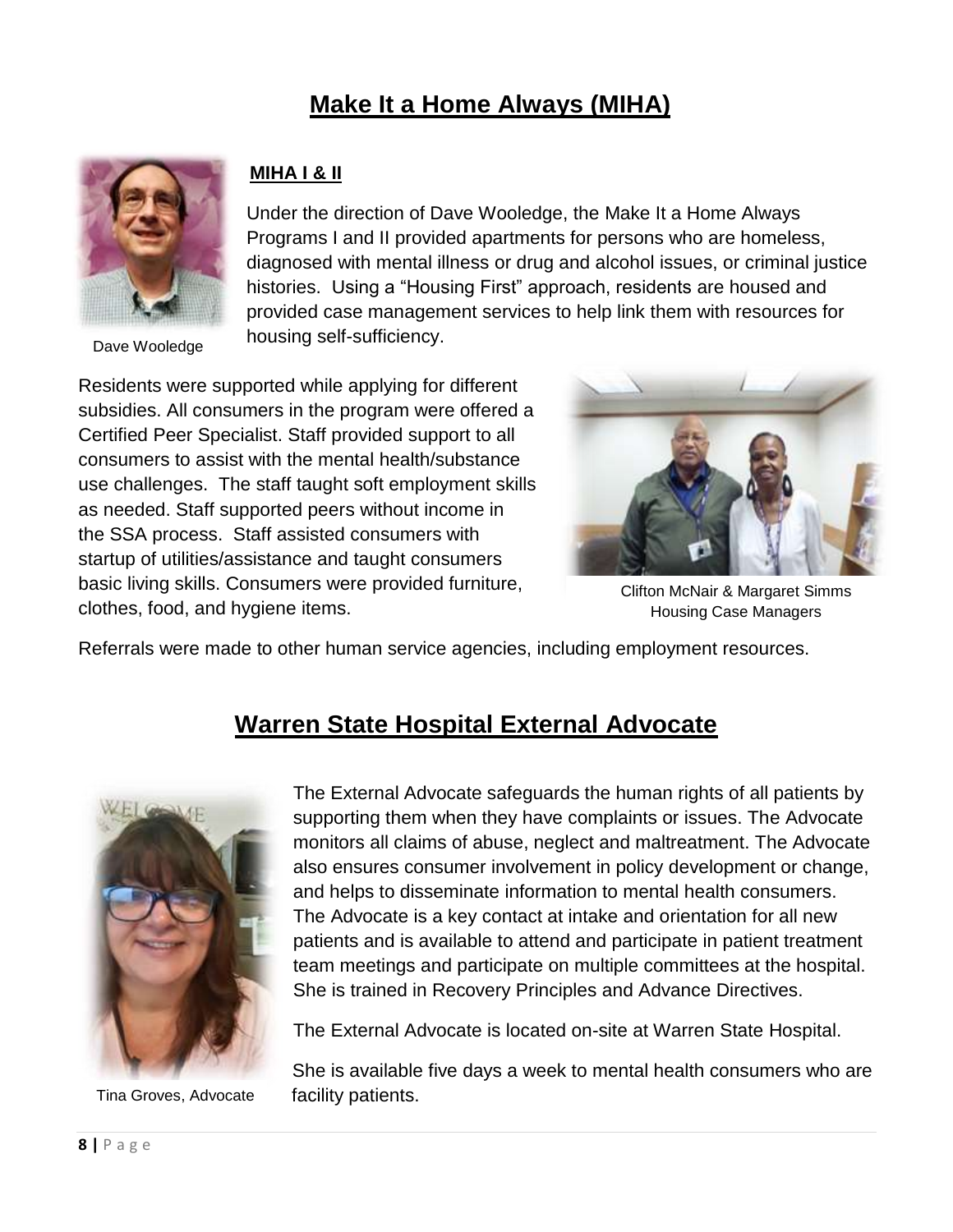## **Community Engagement Coordinator**

- Maintained outreach to consumers at Millcreek Community Hospital Adult Inpatient Unit, Corry Counseling, and Grove Personal Care Home.
- Joined other organizations and participated rallies and empowerment events to allow members' voices to be heard across the community.
- Participated in National Voter Registration Day.



Diana Ames Community Engagement **Coordinator** 

## **Program Development & Volunteer Coordination**



Karla Bretz **of MHA.**<br>Volunteer Coordinator **only and D** Karla Bretz

#### **Volunteer Coordination**

### **Program Development**

The Program Development program is responsible for planning appropriate and member-driven activities. All programs are dedicated to the mental, emotional, psychological, and spiritual growth and well-being to MHA Members. Program Development is also focused on reaching out to the community as a whole during city-wide events, conferences, and health fairs to promote mental health services as well as the mission

Volunteer Coordination is an important part of MHA's foundation. Volunteers from all walks of life are encouraged to participate in facilitating activities and programs, including, but not limited to, the daily maintenance of the MHA café, peer-led groups, the computer lab, and sorting donations. It is through the generosity of those who volunteer that we are able to provide members with a meaningful experience while they are at MHA. Volunteers are able to gain valuable skills to assist them in obtaining employment, give back to the community, and work one-on-one with peers in Mental Health and/or Drug & Alcohol Recovery.